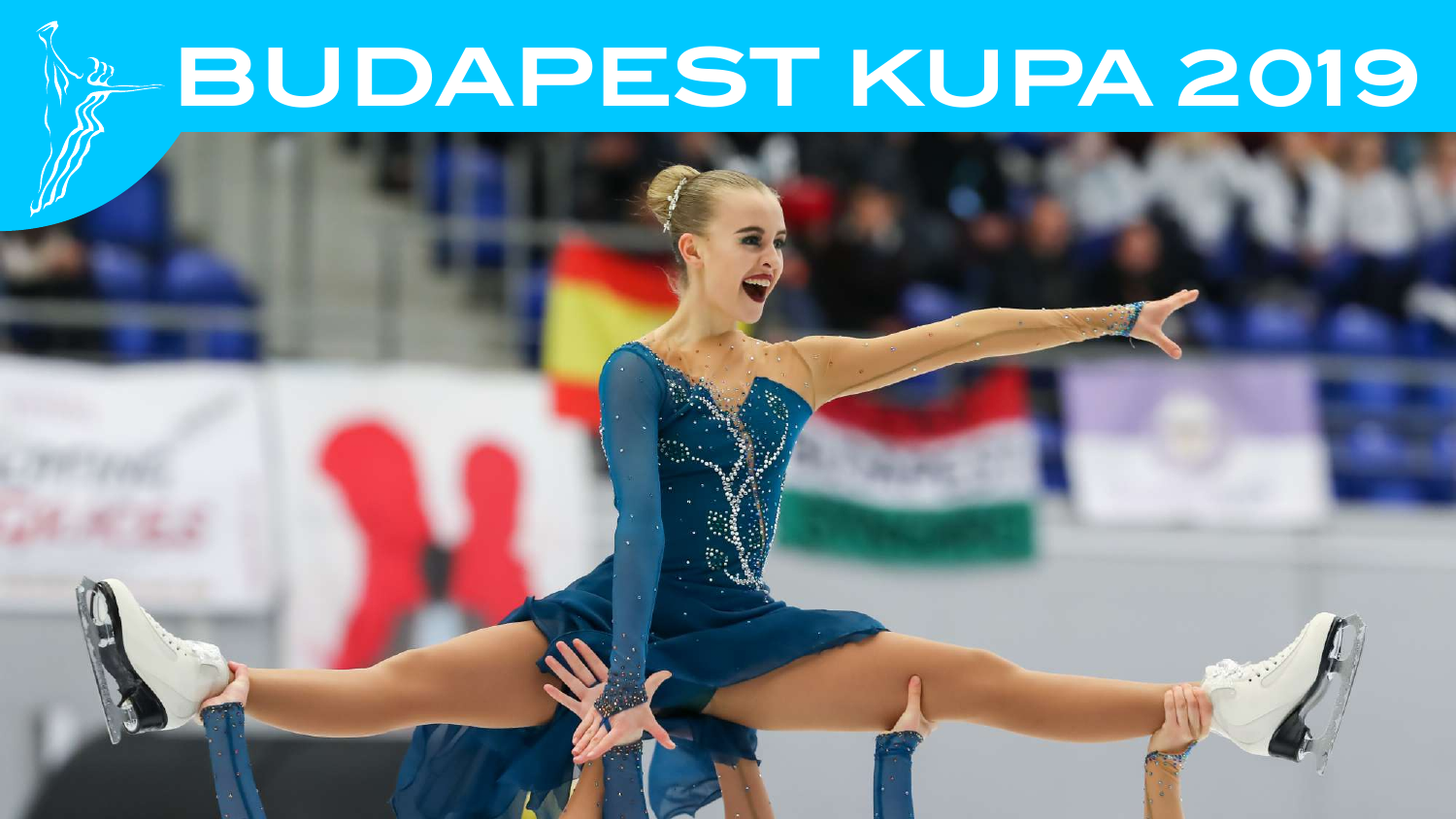# **FRIDAY ( 1 OF MARCH )**

**The schedule may change! Follow the updates on our Facebook page: Facebook/SysBudapestCup Updated: 19/02/2019**

- **15:05 - 16:44 JUVENILE, FREE PROGRAM**
- **16:59 - 18:10 ADULT, FREE PROGRAM**
- **18:25 - 19:57 MIXED AGE, FREE PROGRAM**
- **20:00 - 21:00 AWARD CEREMONY**



**CHILD AND HOBBY TEAMS COMPETITION**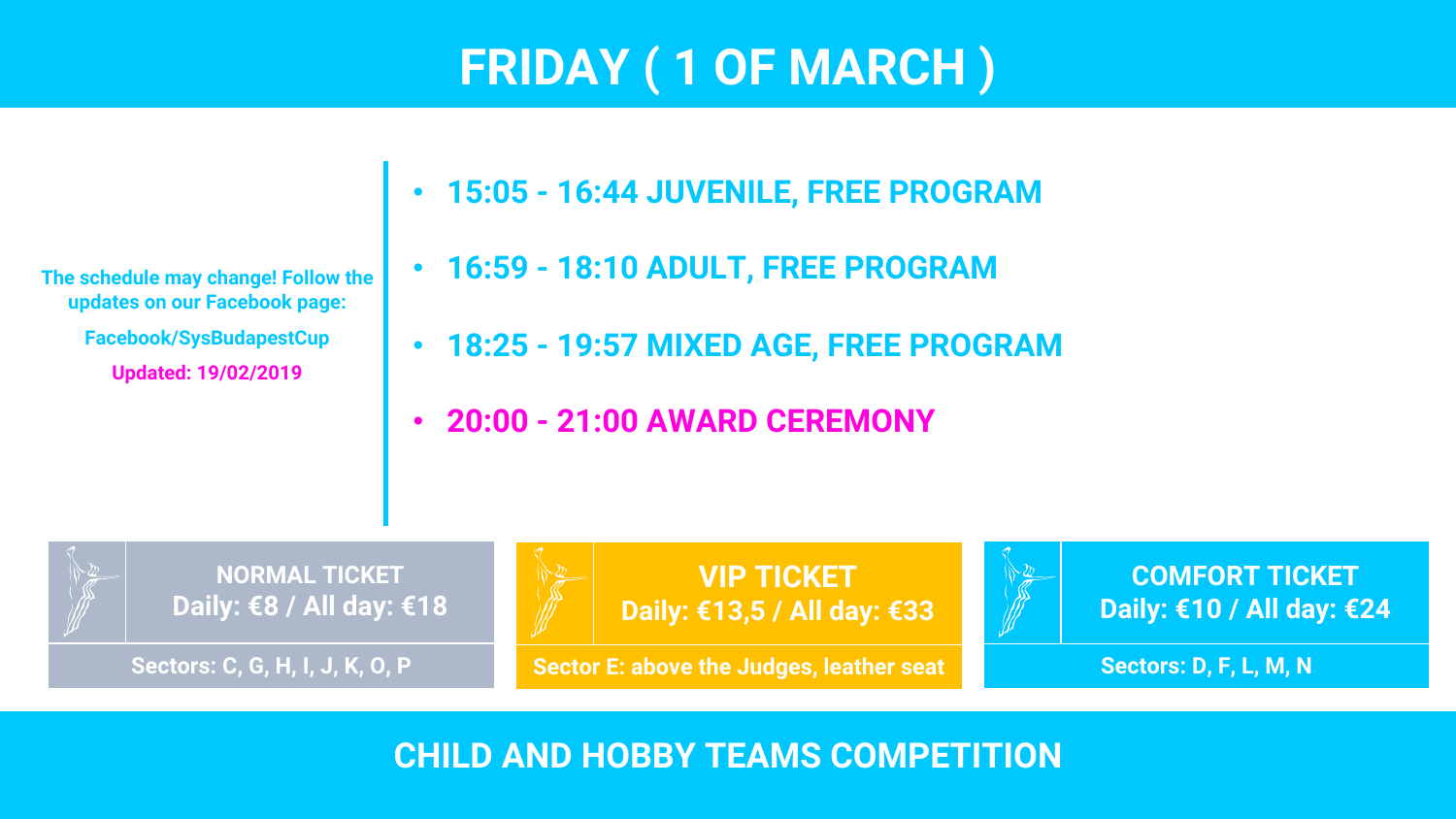## **SATURDAY ( 2 OF MARCH )**

**The schedule may change! Follow the updates on our Facebook page: Facebook/SysBudapestCup Updated: 19/02/2019**

- **15:10 - 16:00 OPENING CEREMONY**
- **16:15 - 17:47 BASIC NOVICE, FREE PROGRAM**
- **18:02 - 19:13 ISU JUNIOR, SHORT PROGRAM**
- **19:28 - 21:15 ISU SENIOR, SHORT PROGRAM**
- **21:15 - 21:50 AWARD CEREMONY: BASIC NOVICE**



**WORDCLASS TEAMS FROM 18 COUNTRIES**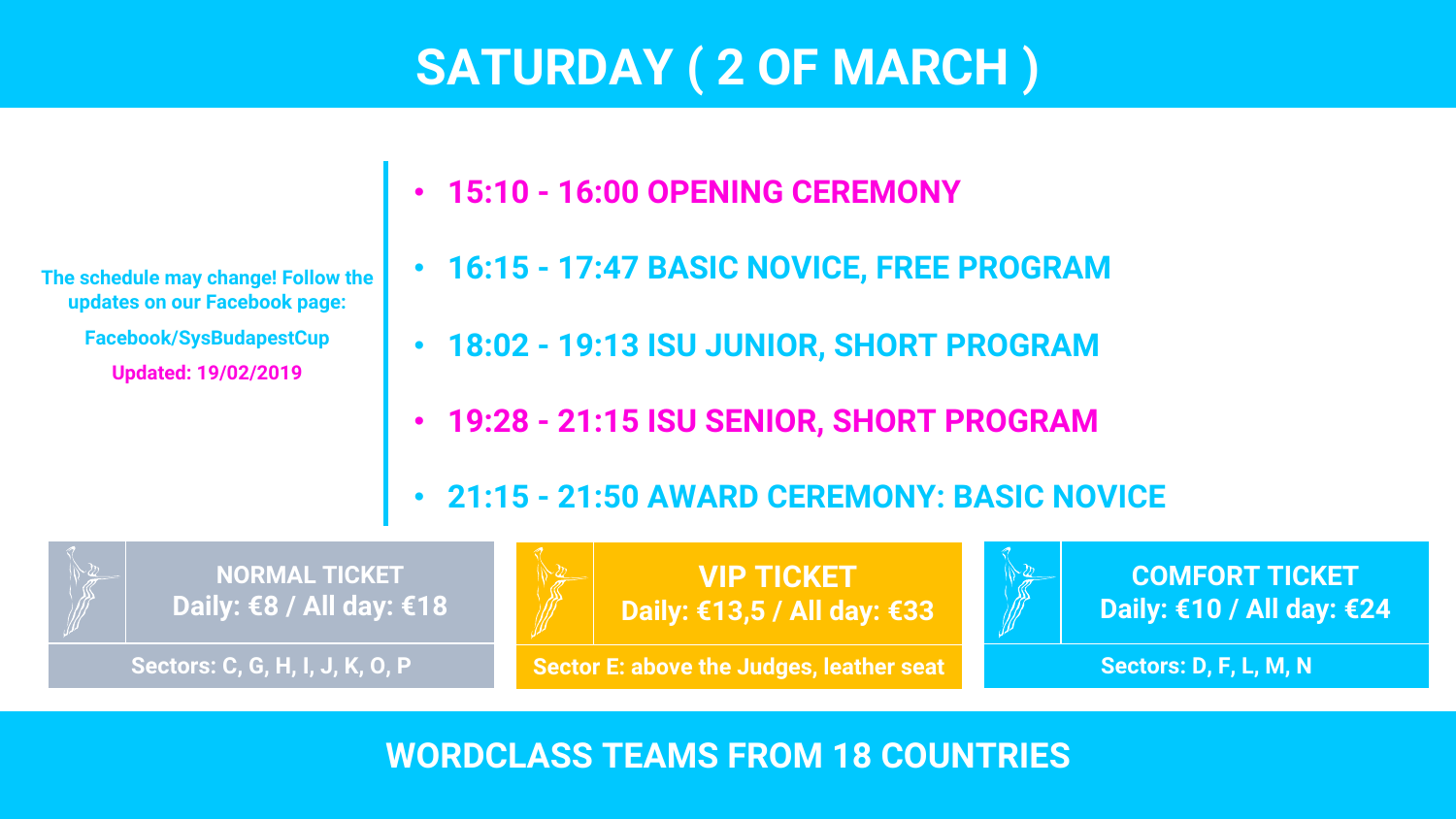# **SUNDAY ( 3 OF MARCH )**

**The schedule may change! Follow the updates on our Facebook page: Facebook/SysBudapestCup Updated: 19/02/2019**

- **14:23 - 15:05 PRE-JUVENILE, FREE PROGRAM**
- **15:20 - 15:55 ISU ADVANCED NOVICE, FREE PROGRAM**
- **16:10 - 17:21 ISU JUNIOR, FREE PROGRAM**
- **17:36 - 19:45 ISU SENIOR, FREE PROGRAM**
- **19:45 - 20:45 AWARD CEREMONY**



**WORDCLASS TEAMS FROM 18 COUNTRIES**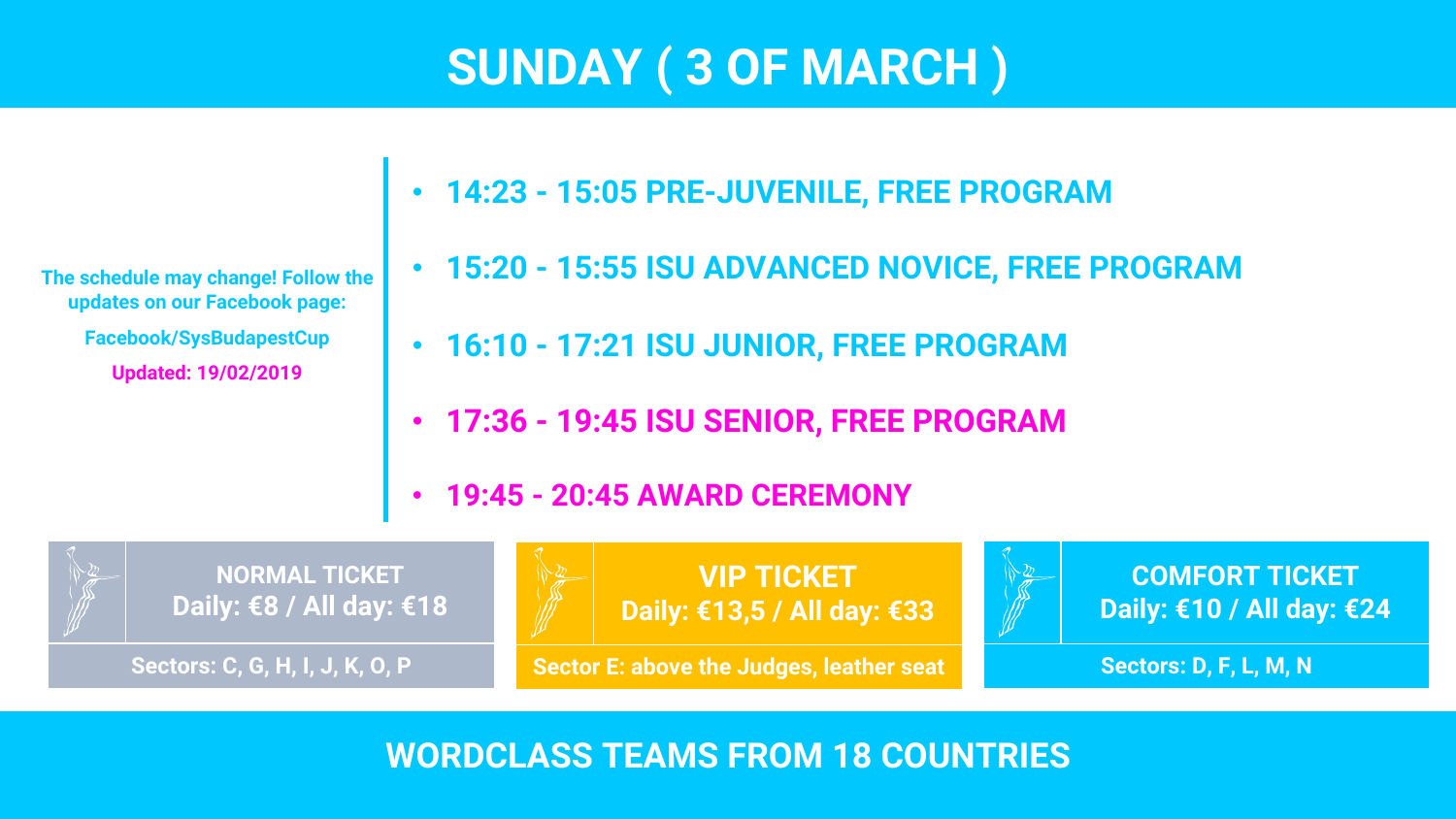#### **SUPER MODERN VENUE**



#### **COMFORTABLE SEATS, LARGE LEAD WALLS, HEATED AUDITORIUM**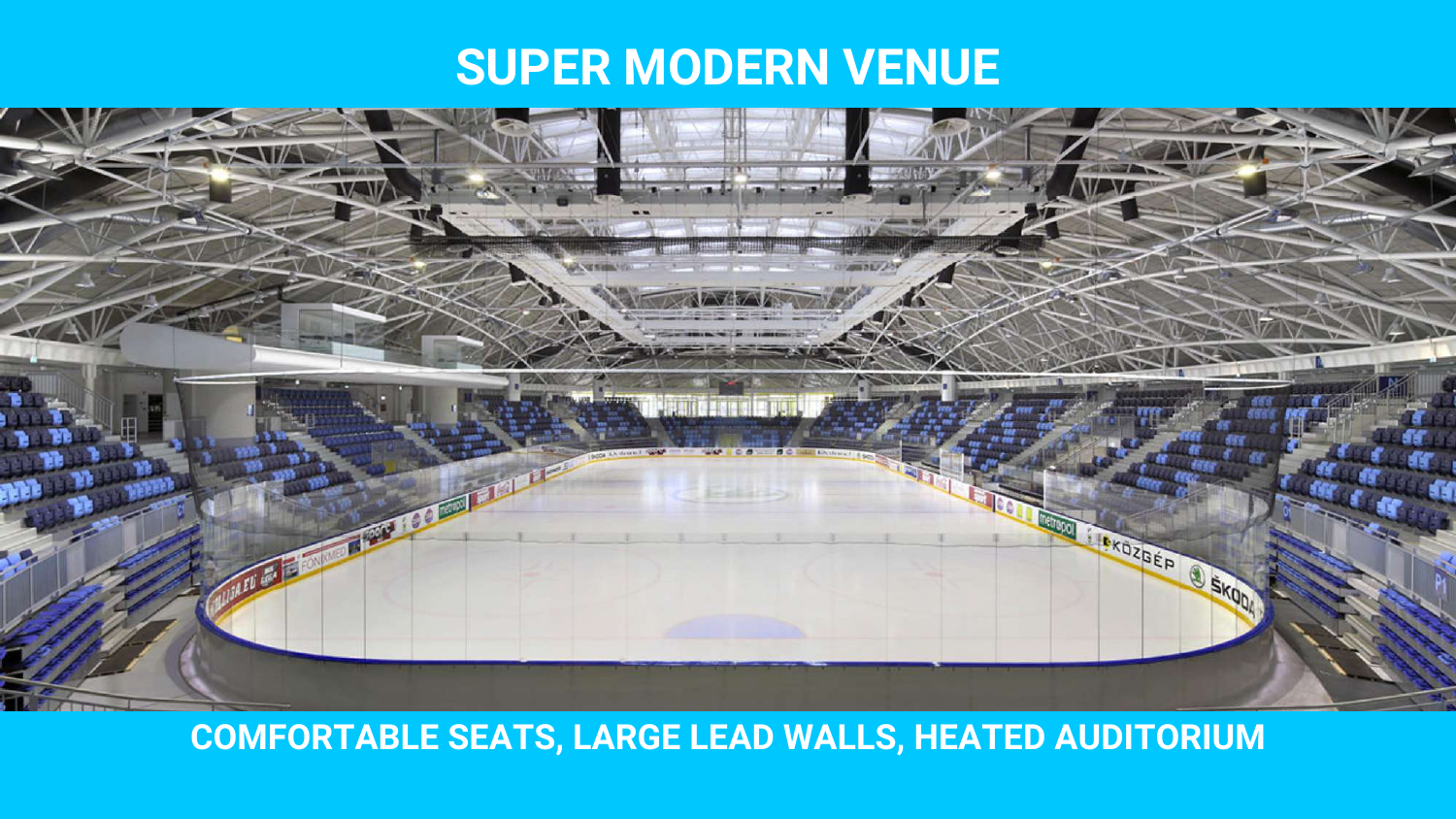### **EARLY BIRD TICKET PRICE UNTIL 28 OF FEBRUARY**



#### **PRICES UNTIL 28 OF FEBRUARY**



**Sectors: D, F, L, M, N**

**VIP TICKET daily: €13,5 / all day: €33**

**Sector E: above the Judges, leather seat**



**NORMAL TICKET daily: €8 / all day: €18**

**Sectors: C, G, H, I, J, K, O, P**

#### **BUY YOUR TICKET BEFORE 1 OF MARCH AND SAVE MONEY**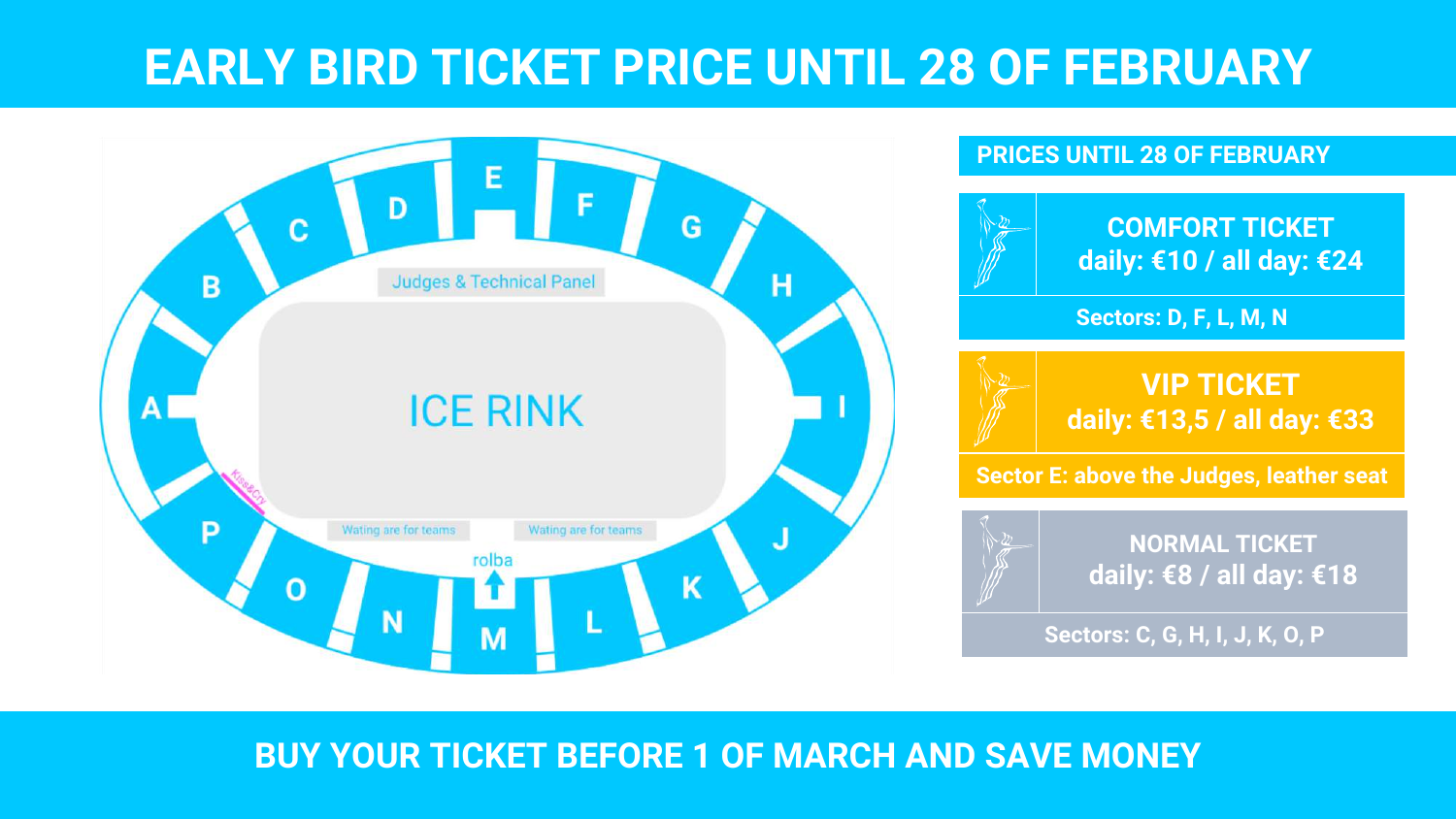### **TICKET PRICE FROM 1 OF MARCH**





#### **BUY YOUR TICKET BEFORE 1 OF MARCH AND SAVE MONEY**